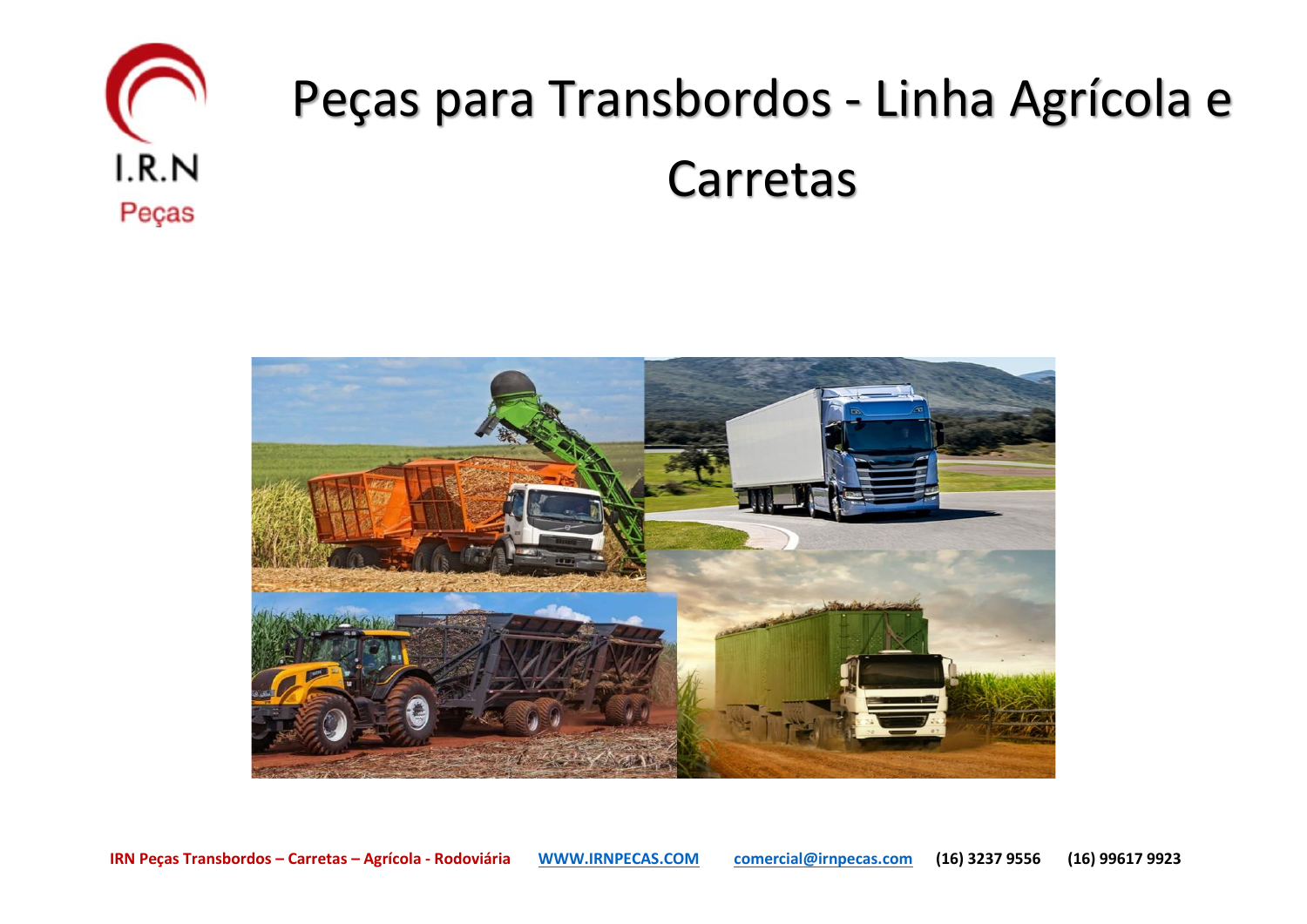

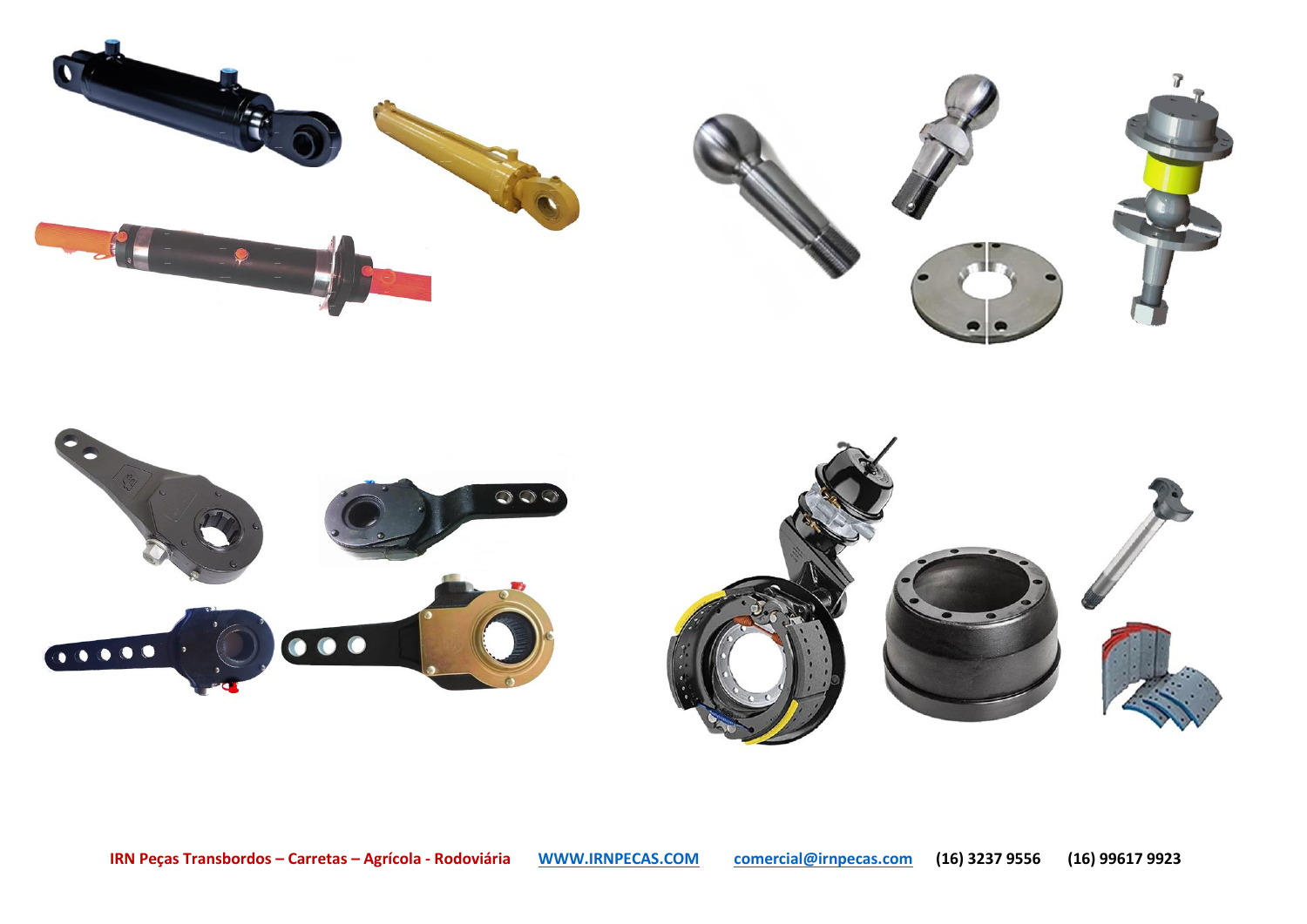

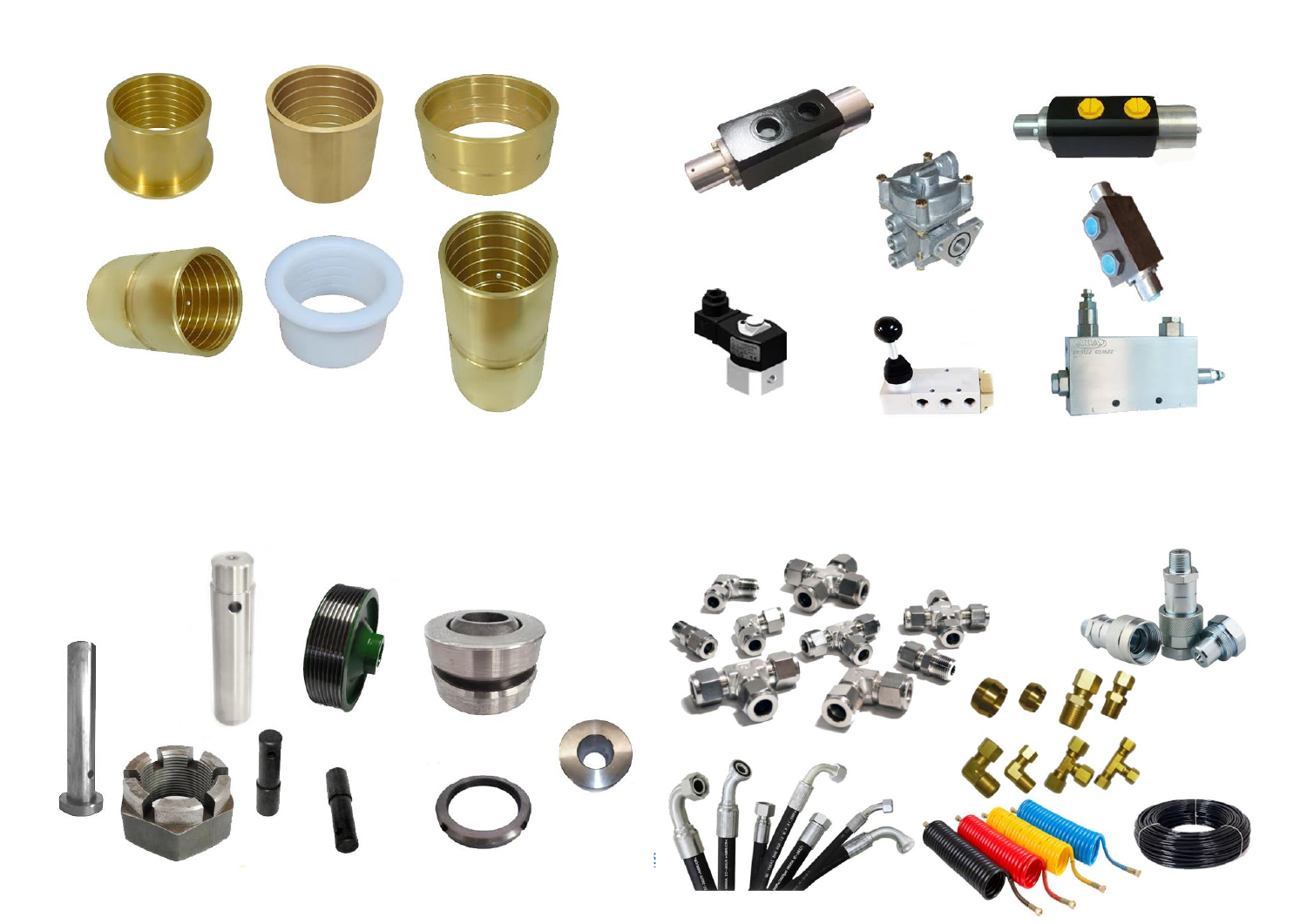

**IRN Peças Transbordos – Carretas – Agrícola - Rodoviária [WWW.IRNPECAS.COM](http://www.irnpecas.com/) [comercial@irnpecas.com](mailto:comercial@irnpecas.com) (16) 3237 9556 (16) 99617 9923** 710359